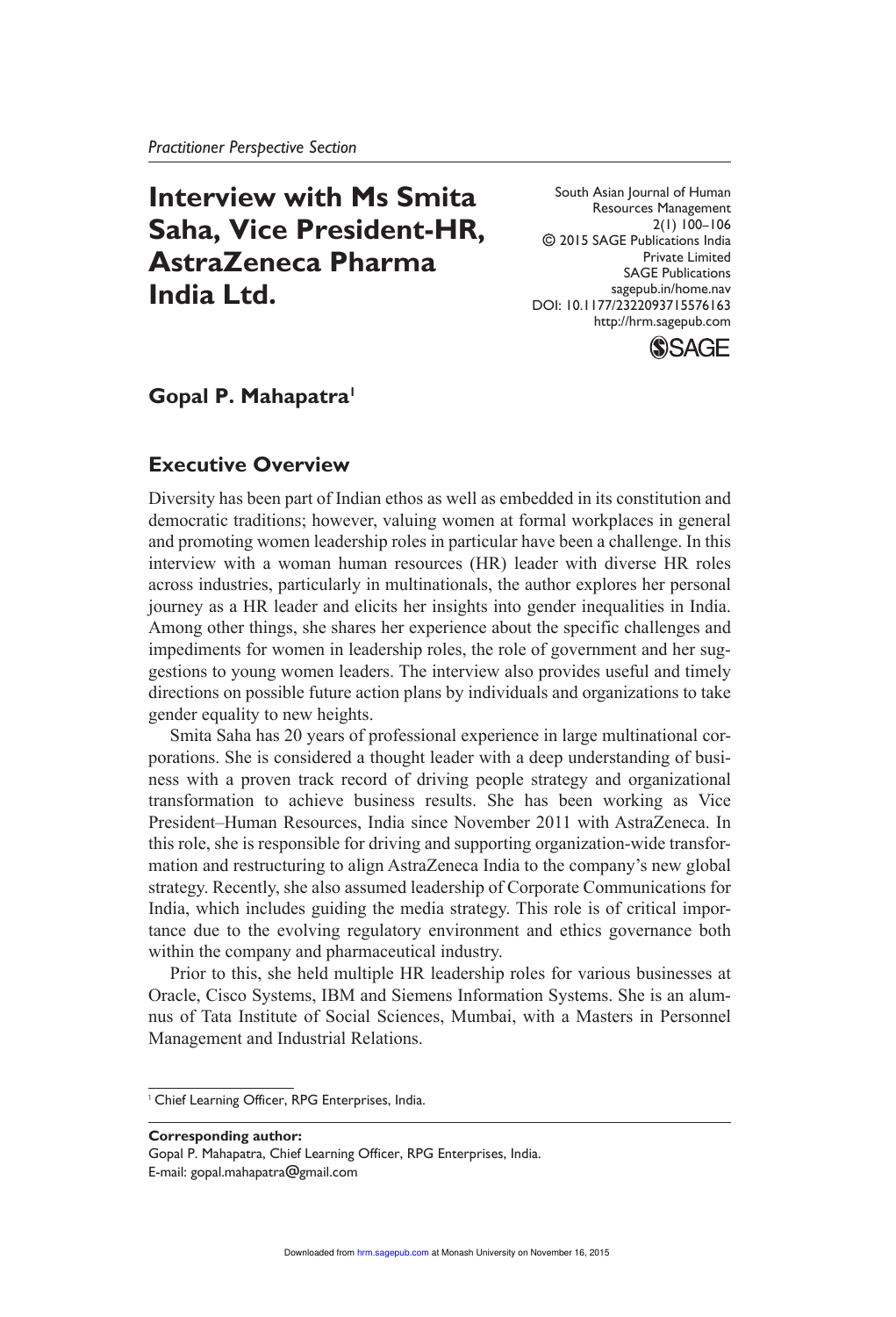#### **Can you briefly describe your career trajectory?**

Back in high school, I met an HR Manager. The passion and conviction in her voice as she explained her role in shaping an organization got me excited about the possibilities of a career in HR. Thereafter, it was about getting the right education and finding the right career breaks.

My first job was with a start-up in Mumbai, a great opportunity to set things up. Information Technology (IT) was a booming industry a few years back and I moved to the IT hub of Bengaluru (formerly Bangalore) to capitalize on this opportunity. Over the years, I have worked with some really great organizations and experienced various global cultures. I have supported global leaders in setting up their India businesses, was the HR lead for many large acquisitions, built talent strategies and have been an Executive Coach for business leaders in the Asia Pacific region. About three years back, I moved to my current role in the pharmaceutical industry. At AstraZeneca, our story is about business transformation. HR is playing the role of an important strategic business partner in driving this transformation.

#### **Have you faced gender-based challenges in your career? If so, how did you manage such challenges?**

It is true that gender-based challenges exist and I have faced them as well. An obvious one that many of us face is managing competing home and work priorities. My mantra has been "every matter has its day". By that what I mean is that sometime I place work demands first and sometimes I prioritize home before work, based on which need is more urgent at that time. And the prioritization varies from day to day and issue to issue. During hard times, there is a need to be creative without any guilt. Like the days when I had to work from the hospital when a near and dear one was hospitalized and there were important deadlines at work as well. I think women become great at juggling competing priorities due to this constant prioritization and re-prioritization that goes on.

From my experience, another typical gender-based challenge is breaking the accepted stereotype. There are set biases in every workplace. For instance, women cannot work late hours or women will not travel. What has worked for me in such situations is to have a frank discussion about the role expectations and be committed to deliver them. My view is that consistent performance is a great way to neutralize any such bias.

#### **Who have been the major people who have assisted you in your career and what was their role?**

My career has been built with the strong support of my family, my husband and my mother. Both of them are ambitious for me and have great belief in my capabilities. They are always there to back me up on home priorities and totally understand when I confront a tough balance or choice. My husband is very invested in my career. My success makes him proud and any professional setback I face,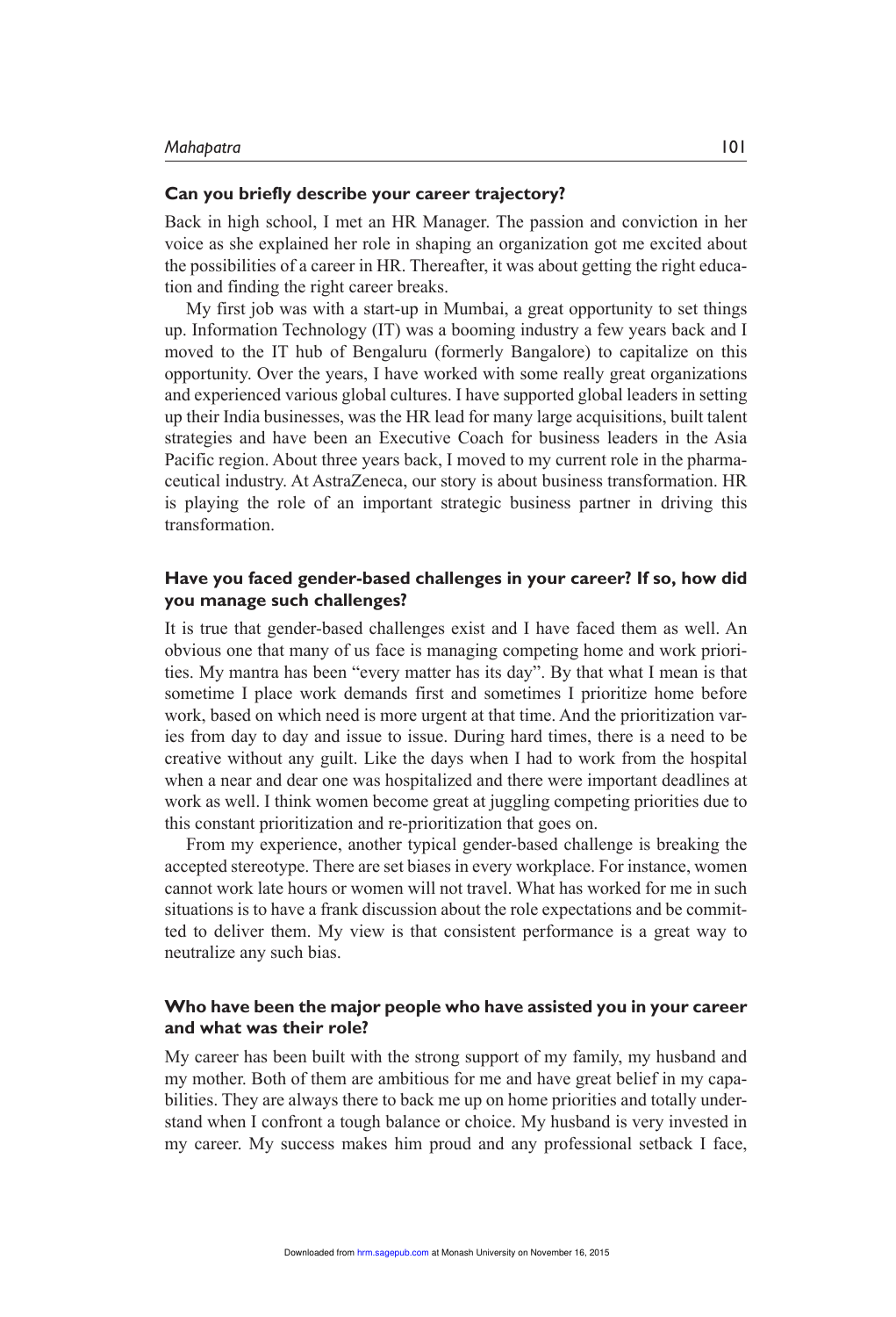troubles him a lot. Likewise, my mother supports me in taking care of my son. So in a way, my career is built on the combined effort of my family. And, I have seen that if my family perceives any injustice at my workplace, they are very vocal to make me address it.

#### **What is the most important event or issue that has assisted you in reaching a senior position?**

My achievement-orientation and interest to take on new blue sky initiatives, that I know little of when I get started, has stood me in good stead. This has enabled me to pick up diverse work experiences and build my skills. Then, in the early years it was my parent's desire to see me succeed that propelled my endeavours to make them proud. And, finally the most fundamental decision has been to have a life partner who values my career as much as his own and does not allow me to wallow in the guilt of being a working mother.

## **How do you manage work and family life?**

This is all about prioritization and focusing on what is urgent at that time. It is sometimes about juggling both and what I call "work–life integration". For instance, working at the school while you wait for the football match to end, or joining a doctor's consultation on the phone since you have a business presentation to make in an hour. My family's support and their pride in my career has been an important success factor. Besides personal support, it is important that you work for an organization that understands and supports women to stay and develop their careers.

### **In the global context, what do you think are the reasons that not many women are found in the upper levels of organizations and in company boards?**

In my mind, there are three main reasons why we see fewer women in upper levels of the organization. First, many women make career adjustments, especially during middle years of their careers, due to simultaneous escalating demands on career and personal fronts. If we stay resilient in our mid-career, I think we will definitely rise to senior levels. Another reason is that women tend to be completely work focused at the workplace, to the exclusion of all else! Most women are driven by "checklists" that include both personal and official tasks to be accomplished. In this intensity of getting things done, we do not prioritize the time to network; to try and understand what is happening in a broad sense at the work place. Hence, sometimes while we were busy delivering on our tasks, an exciting project or business priority just goes past us. Lastly, women tend to be shy in talking about their achievements and asking for recognition. In all the prioritizing, getting things done and dealing with our personal guilt about balancing, we tend not to recognize or showcase our fantastic contributions and achievements.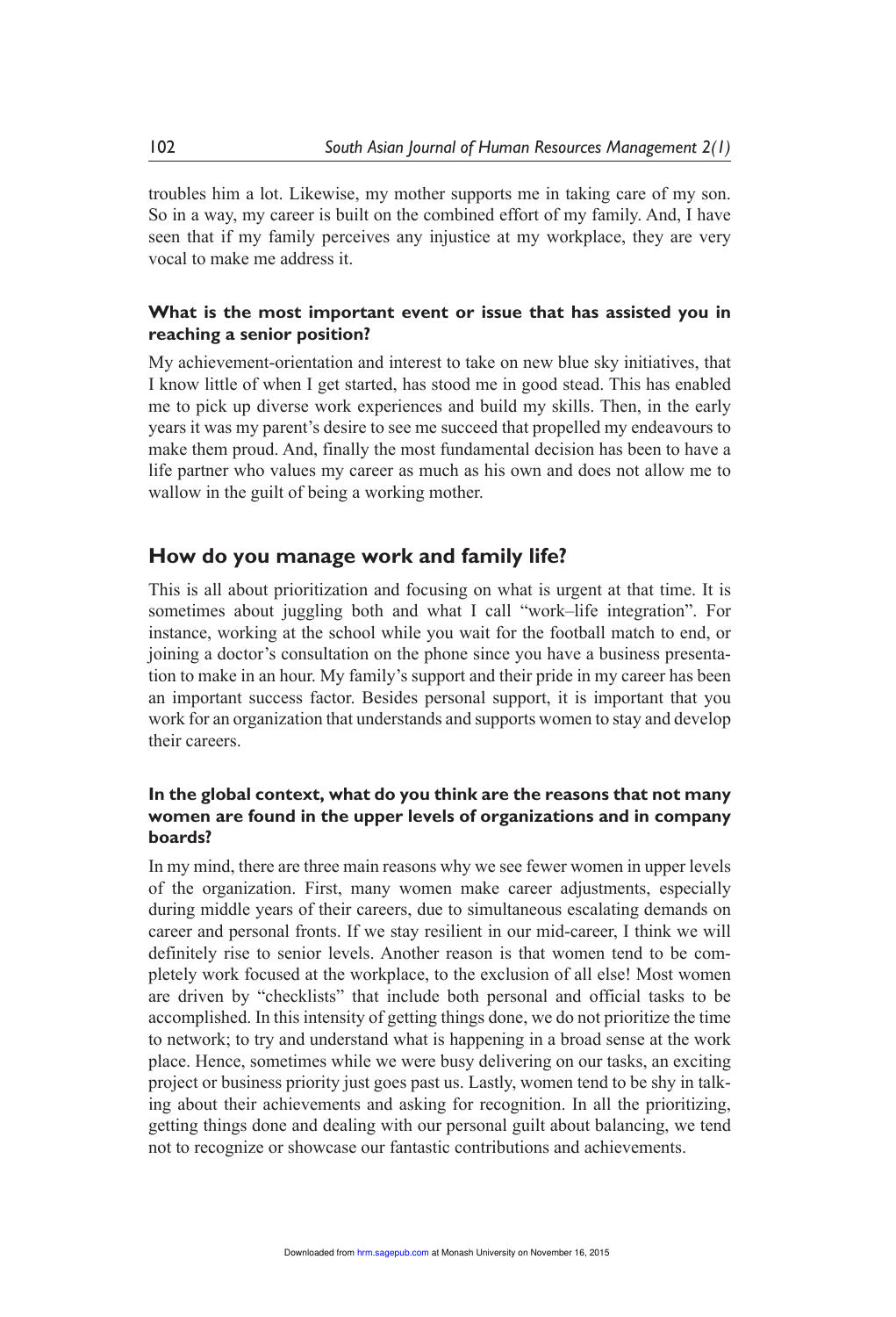If I talk about AstraZeneca specifically, women make up 51 per cent of our workforce, and account for about 28 per cent of the leaders reporting to our Senior Executive Team. We want to have more women in leadership roles. We are therefore focusing on building leadership and management capability to build and lead diverse teams, strengthen fairness and transparency. This approach has worked for us. In 2014, AstraZeneca was included in the Top 10 of the National Association for Female Executives' List of Top 50 companies for female executives for the sixth consecutive year. We were also named as a "Best Place to Work for LGBT Equality" by the Human Rights Campaign Foundation and as "100 Best Companies for Working Mothers" by *Working Mother* magazine in 2014.

#### **In the specific context of South Asia, what special issues and challenges do you see in terms of gender equality?**

I think, in South Asia corporate culture tends to be male dominated. Specifically in the pharmaceutical industry, the sales job has daily in-city travel and sometimes out-of-city travel. In addition to the obvious infrastructure issues in most such countries, other practical challenges exist, for example, finding clean toilets or safety issues. So we see fewer women in these sales job roles which in turn reduce the pipeline for management and leadership roles. This trend perpetuates the essentially masculine nature of this industry. At AstraZeneca, to address these challenges we have identified specific sales job roles that work better for women. In large metro cities with better infrastructure, we focus to hire more women employees to bring a balance in the work force. We realize that our patients are diverse and our business is built on harnessing different skills, capabilities and ways of thinking to drive the innovation that is essential to our success. This makes diversity core to our success strategy.

#### **PepsiCo CEO Indra Nooyi said, "Women can't have it all." What are your views on this?**

I think she was being frank and upfront with her opinion. My view is that as women we are constantly prioritizing and re-prioritizing to achieve our work and personal demands. In this process, there is some give and take and obviously there will be consequences of the choices we make and then we are ridden with guilt. Instead, if we embrace the choices we make, knowing that there are consequences to these decisions, and then we will be more at peace with ourselves and the choices we make.

#### **In her book** *Lean In***, Sheryl Sandberg exhorts women that rather than waiting passively for others to address gender inequality, they should become bold, ambitious and take charge. Your views on this?**

I totally agree with her view. We must be unafraid to clearly define our personal and professional goals and then drive to achieve them boldly. Being ambitious and assertive are not gender-based virtues. We must embrace it and take charge of our lives. Success will surely follow.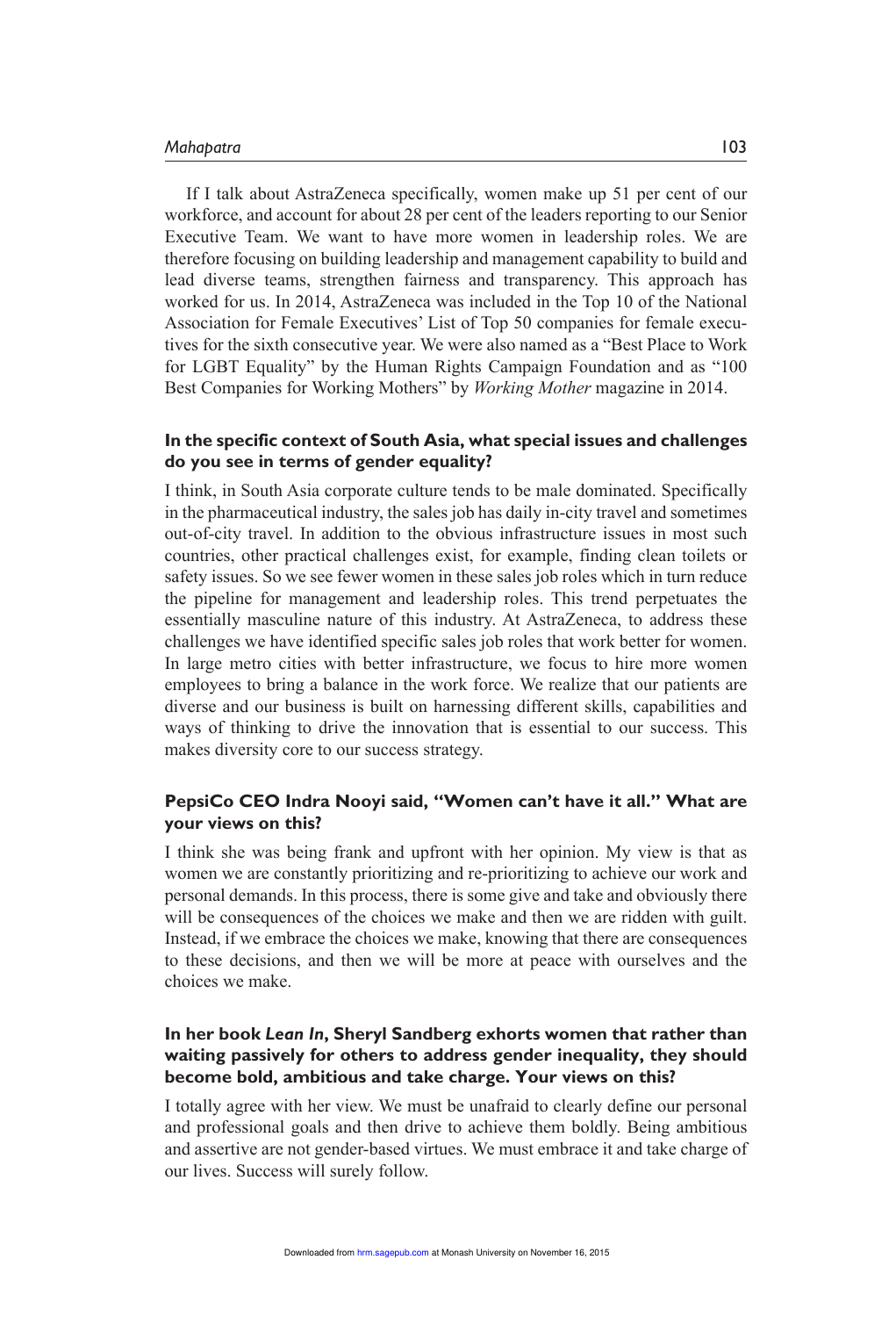#### **Microsoft CEO Satya Nadella was recently embroiled in a controversy by saying something to the effect that it is bad karma for women to ask for a salary raise. What is your reaction?**

My personal view is that you should ask for the raise if you believe you deserve it. Most good employers have processes to identify good performers and do what it takes to retain them. If your organization does not have such processes, or if for any reason you believe you are being overlooked, then it is imperative to showcase your achievements and ask for that raise! It does not make sense to "suffer in silence". And again this advice holds good for both men and women at the workplace.

#### **What role do you see for the Human Resources function as a change agent in addressing diversity management in general and gender diversity and equality in particular?**

Human Resources play the role of the conscience keeper and ensure that the principles of diversity are embedded in our organization. We drive the transformation at the workplace by ensuring that the focus of the leadership and senior management is there. At AstraZeneca, we are embedding diversity, fairness and transparency into our processes for recruitment, talent management, career progression and work–life balance. Specific initiatives include taking a closer look at the career advancement of women in the company to identify factors that enable and support it. And, more projects will follow as we continue to develop our diversity and inclusion strategies.

As an organization we will know that we are getting it right when we are the company that people want to work for, and where everyone feels they are part of the same team, with the same opportunities to build their careers and help the business succeed.

#### **What is the role of the top management on this?**

Leadership behaviour should follow the "Walk the Talk" principle. It is important for leaders to be aware of their actions and how it perpetuates the values of the company. This is a powerful tool to define work culture. At AstraZeneca, we are committed to build an inclusive culture and one of our key work streams to enable this is leadership- and management-capability enhancement. We are working to integrate diversity and inclusion at the deepest levels within our leadership and management culture. This would increase the awareness and mindfulness on the subject so it then becomes an innate part of how we behave and what we do.

### **What are the specific challenges and impediments for women in leadership roles?**

I believe the early years are easier, when personal life demands are lower and one can focus on career. Thereafter, life stage goals and work goals go in parallel. Further, a family with two career-oriented spouses is a tough situation that many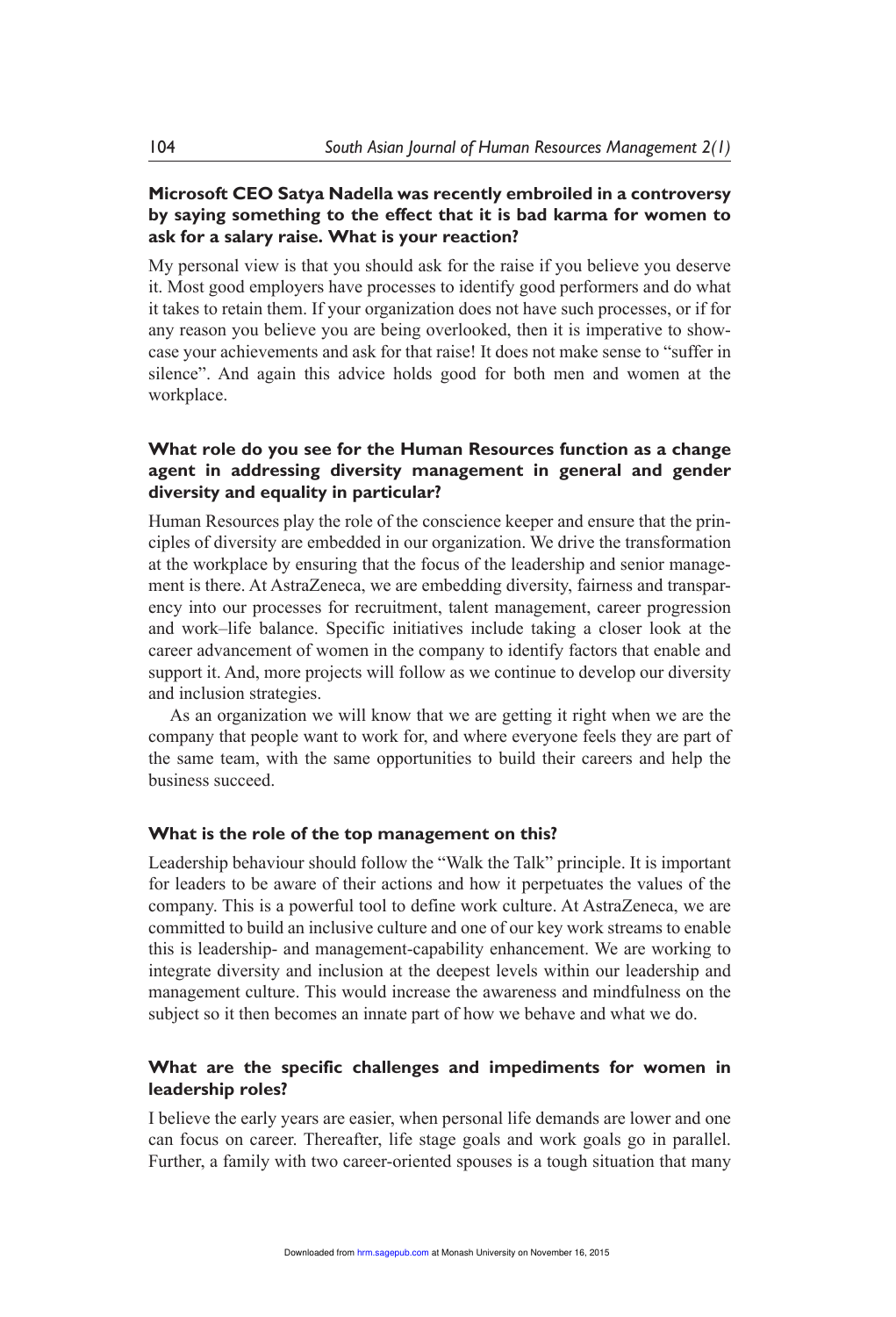women in leadership positions face. In a traditional South Asian culture, it is the woman who majorly bears the childcare and domestic responsibilities as well. Organizations are increasingly recognizing these complex situations and striving to build a work culture that supports women employees in managing work and family pressures. At AstraZeneca, we are committed to create an environment where employees and specifically women, feel supported in managing the demands of work and personal life. Leaders are encouraged to be mindful about this and openly discuss work–life balance. This brings in the legitimacy that this issue demands and paves the way for easier conversations for our women employees.

#### **Can you comment on the impact of organizational culture on women's careers?**

Work culture is a clear enabler. An inclusive work culture is an asset for attracting and retaining diversity. For instance, if the team building events at an organization are stereotyped to include overnight staff picnics, it automatically excludes those employees who are not comfortable or unable to make it to such events. This may sometimes put them at a career disadvantage. On the other hand, if an organization has a suite of opportunities for team building, there is something to appeal to each person, and this inclusiveness builds stronger teams. It is important to understand that the culture must be conducive and supportive for all employees, both women and men. After all, both genders have to balance a professional role and social role; the work culture must recognize that. At AstraZeneca, having a diverse workforce is imperative to our business as it helps us to better reflect and understand our patients and the healthcare professionals we serve. And ultimately this helps us develop medicines that the society needs.

#### **At the macro level, how can government policy help address gender inequality?**

In India, representation of women in company boards of organizations of a certain size and above has been made mandatory. Such measures are welcome. This would be further strengthened if an organization can demonstrate that an actual change in women representation at board and executive level, does ultimately translate to benefits for the organization. At the same time, it is important to ensure that such senior role appointments should be based on merit and competence and not just based on gender. In the end, it is the best that wins.

#### **What specific advice would you give to young women aspiring to be future leaders in tackling gender inequality in the workplace?**

My advice to young women professionals has always been about defining your life goals and career goals and understanding that both of these influence and impact each other. A person cannot live two lives separately. Personal decisions like the city you want to live in or the personal values of your partner or spouse